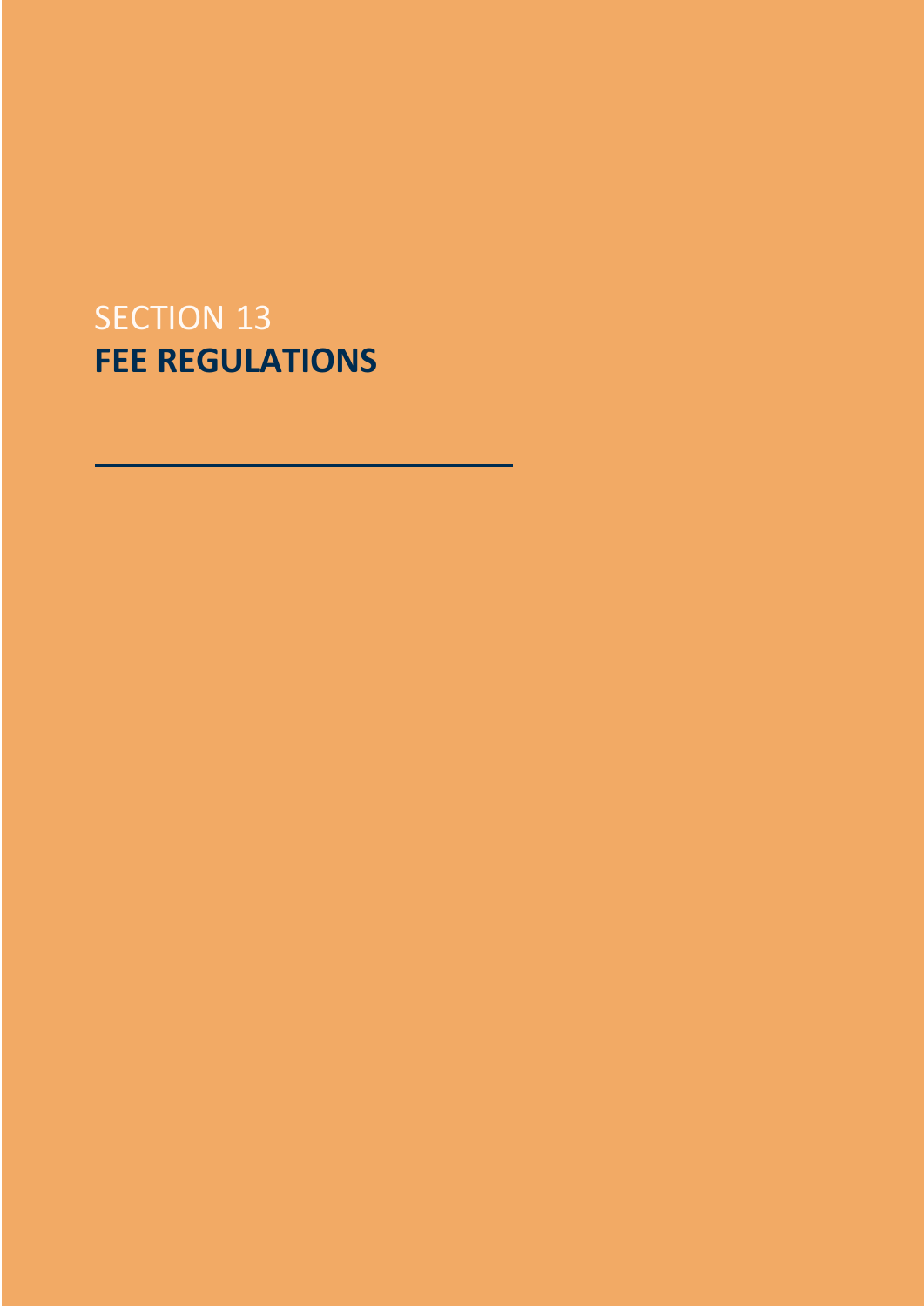# FEE REGULATIONS

### **13.1 Payment of Fees**

13.1.1. All fees are for a full academic year, according to the fee schedule for that academic year. Annual fees are to be paid either in full or in two instalments:

- a. First payment is due by the start of the first term.
- b. Second & final payment is due by the start of the second term.

13.1.2. Returning students reserve their places for the following academic year by paying a non-refundable re-enrolment depositof QAR 3,000. This amount is deducted from the annual tuition fees.

13.1.3. Payment for fees may be made using the following methods:

- a. Payment by cash or cheque to the Finance Office.
- b. Payment by wire transfer can be done to one of the ISL Qatar bank accounts (account details are available from the Finance Office,
- invoices, and the school website). Transfer charges must be paid by the parent.
- c. Payment by debit or credit cards in the Finance Office.

13.1.4. In the case of payment of fees by a company or sponsor, an invoice can be issued in the name of the company or sponsor and copied to the parents. It is the responsibility of the parents to ensure the fees are paid promptly by the company or sponsor. Any difference between the paymentby the company or sponsor and agreed fees shall be the liability of the parents and must be paid before the due dates, as outlined in Point 1.

13.1.5. The annual fee includes: tuition fees, book loan for the academic year, and other educational activities.

13.1.6.The annual fee for Educational activities does not include:

- any school trip outside Qatar
- any meals on trips inside or outside Qatar
- some entrance fees for trips to special locations in Qatar
- some special competition fees
- entrance fees for some special school music and drama events e.g. ABRSM or Rock School
- Any activities offered by external suppliers e.g. music tuition, sailing, Tae Kwon Do, Mini-tennis etc. These activities must be paid for in advance to ensure participation is allowed.

13.1.7. If a student joins after the start of the school year, the following reductions on the annual fee apply:

- At any time in first term no reduction
- At any time in the second term 30% reduction
- At any time in third term 60% reduction

13.1.8. Fees and conditions may be subject to change each year. The fee schedule is updated each year according to the fees agreed by the Board of Directors and the Qatar Ministry of Education and Higher Education (MOEHE). Parents are informed in advance of any changes to fees or conditions for the following academic year, depending on when the fees are approved by the MOEHE.

## **13.2 Overdue Fees**

13.2.1. During the term, if any outstanding fees are not paid, the student may not be allowed to sit examinations; have results, reports and certificates. Additionally, students may be excluded from participating in school teams, trips and events.

#### **13.3 Refund of Fees**

13.3.1. For families who wish to withdraw their child(ren) from school, a 1 month written notice is required.

Without the required notice, a prorated 1-month fee is applicable. This is based on a 10-month prorated fees, net of deposit.